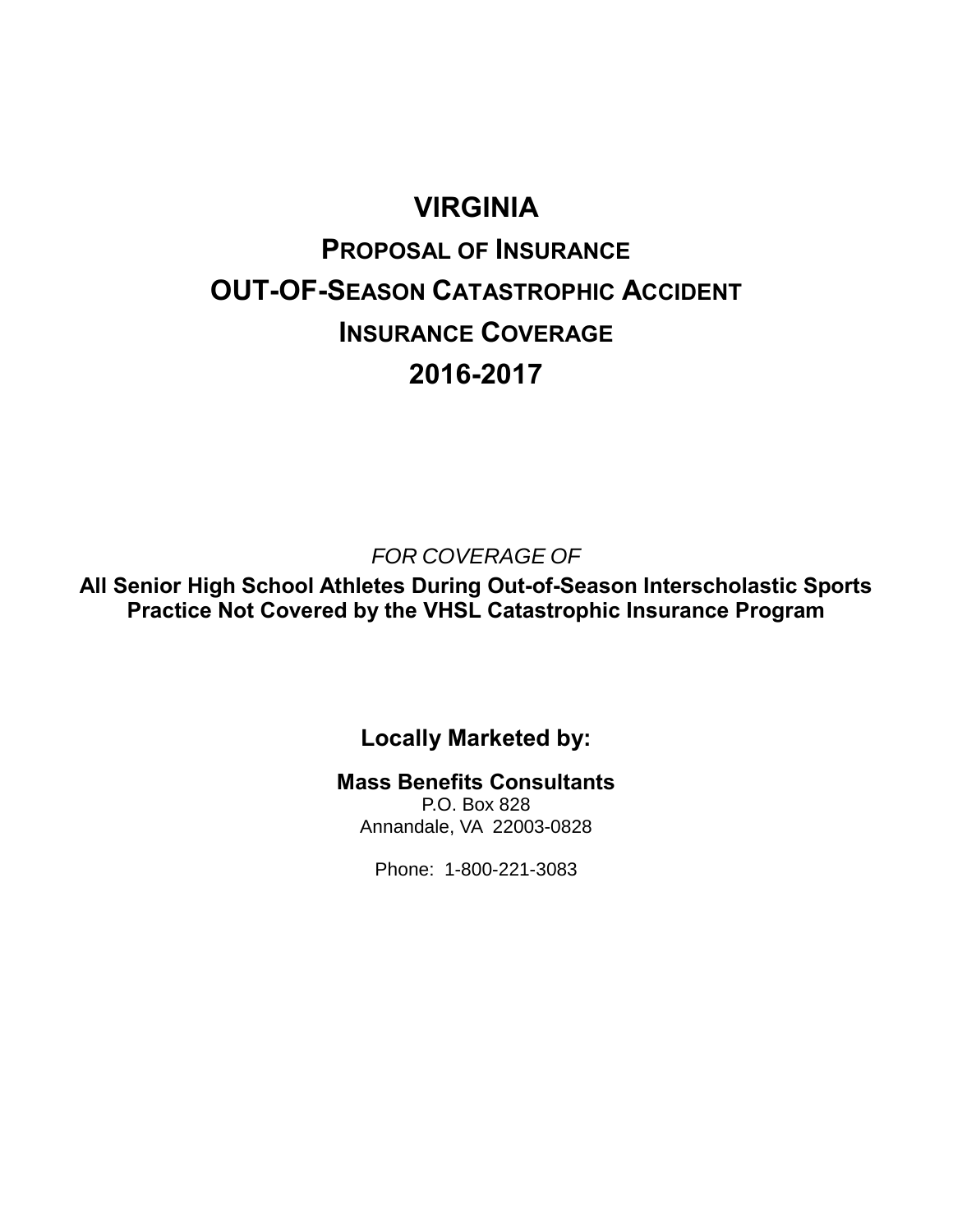# **Eligibility**

**All Interscholastic Athletics Coverage (Senior High)** – Coverage and Limitations stated for Hospital and Professional Services for the option chosen by the School apply. All provisions in this Policy apply to this coverage. Sports also include: Student cheerleaders and students participating in out-of-season interscholastic practices not covered by the Virginia High School Leagues catastrophic insurance program. Includes coverage for student trainers and student managers.

# **Benefits**

The following benefit options are available for the consideration of schools.

|                                  | <b>Premium Per Person</b><br><b>All Senior High Athletes</b> |  |
|----------------------------------|--------------------------------------------------------------|--|
| Accident Medical Benefit Maximum |                                                              |  |
| \$5,000,000,00                   | \$2.75 (\$700.00 Minimum Premium)                            |  |
| \$3,000,000,00                   | \$2.40 (\$600.00 Minimum Premium)                            |  |
| \$1,000,000.00                   | \$2.00 (\$500.00 Minimum Premium)                            |  |
|                                  |                                                              |  |

# **HOSPITAL AND PROFESSIONAL SERVICES BENEFITS**

Gerber Life Insurance Company, herein called the Company, will pay Reasonable Expenses incurred for a covered Injury. The Injury must be treated within the number of days stated in the Schedule of Benefits. Services must be given: (1) by a Physician; (2) for Medically Necessary treatment; and (3) within the time limit stated in the Schedule of Benefits. Benefits are paid to the maximum stated in the Schedule of Benefits for any one Injury for Reasonable Expenses which are in excess of the Deductible. Benefits under this provision are subject to all other provisions of the Policy, including all Coverage and Limitations, Maximums and Exclusions.

## **ACCIDENTAL DEATH, DISMEMBERMENT, LOSS OF SIGHT, SPEECH AND HEARING**

When a covered Injury results in any of the Losses to the Insured which are stated in the Schedule of Benefits for Accidental Death, Dismemberment, Loss of Sight, Speech and Hearing then the Company will pay the benefit stated in the schedule for that Loss. The Loss must be sustained within 365 days after the date of the Accident.

The maximum benefit payable under this provision is stated in the Schedule of Benefits under Maximums and Benefit Period: 1) Life; 2) Both Hands or Both Feet or Sight of Both Eyes; 3) Loss of One Hand and One Foot; 4) Loss of One Hand and Entire Sight of One Eye; 5) Loss of One Foot and Entire Sight of One Eye; 6) Loss of One Hand or Foot; 7) Loss of Sight in One Eye; 8) Loss of Speech; 9) Loss of Hearing (both ears); 10) Loss of Speech and Hearing (both ears); and 11) Loss of Thumb and Index Finger of the Same Hand.

Half of the maximum benefit will be paid for the Loss of one Hand, one Foot or the Sight of One Eye.

Loss of Hand or Foot means the complete Severance through or above the wrist or ankle joint. Loss of Sight means the total, permanent Loss of Sight in One Eye. The Loss of Sight must be irrecoverable by natural, surgical or artificial means. Loss of Speech means total and permanent loss of audible communication which is irrecoverable by natural, surgical or artificial means. Loss of Hearing means total and permanent loss of ability to hear any sound in both ears which is irrecoverable by natural, surgical or artificial means. Loss of Thumb and Index Finger of the Same Hand means complete Severance through or above the metacarpophalangeal joints of the same hand (the joints between the fingers and the hand). Severance means the complete separation and dismemberment of the part from the body.

If the Insured suffers more than one of the above covered losses as a result of the same Accident the total amount the Company will pay is the maximum benefit.

Benefits paid under this provision will be paid in addition to any other benefits provided by the Policy.

Benefits under this provision are subject to all other provisions of the Policy, including all Coverage and Limitations, Maximums and Exclusions.

# **HEART OR CIRCULATORY MALFUNCTION BENEFIT**

The Company will pay the benefit amount shown in the Schedule of Benefits, subject to all applicable conditions and Exclusions, if an Insured suffers a sudden heart or circulatory malfunction, that results in death or Injury, and the first symptoms of the malfunction are medically diagnosed while the Insured is covered under the Policy and within 72 hours of a Regularly Scheduled Activity.

**Exclusions** The benefits will not be payable if in the past 1 year, the Insured was medically diagnosed as having treatment, or received treatment for:

1. a heart or circulatory malfunction ;

2. hypertension, angina, cerebral vascular incident or other heart or circulatory condition

Benefits under this provision are subject to all other provisions of the Policy, including all Coverage and Limitations, Maximums and Exclusions.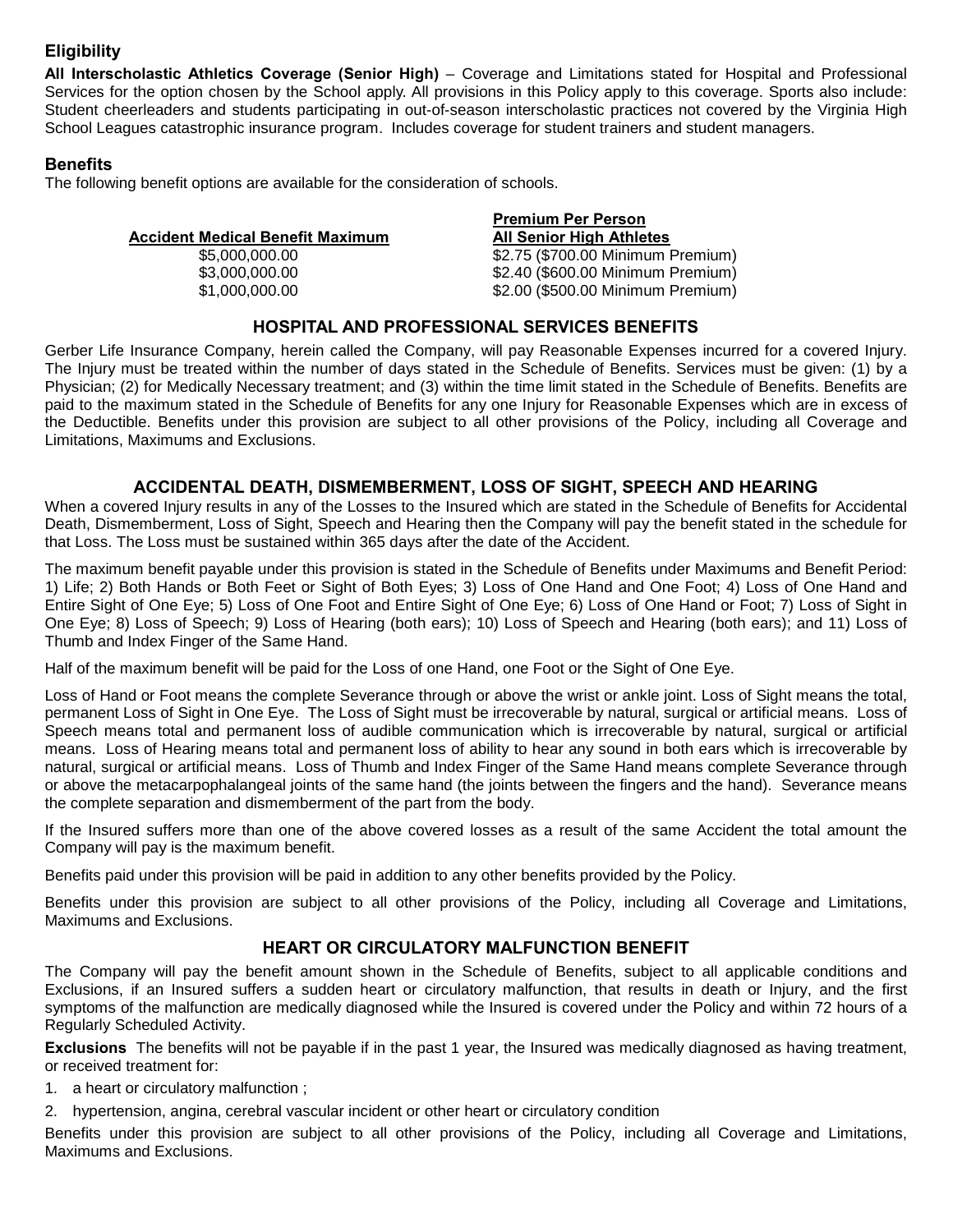#### **DEFINITIONS**

**Hospital** means an institution that meets all of the following: 1) It is licensed as a Hospital pursuant to applicable law; 2) It is primarily and continuously engaged in providing medical care and treatment to sick and injured persons; 3) It is managed under the supervision of a staff of medical doctors; 4) It provides 24-hour nursing services by or under the supervision of a graduate registered nurse (R.N.); 5) It has medical, diagnostic and treatment facilities, with major surgical facilities on its premises, or available on a prearranged basis; and 6) It charges for its services.

Hospital also means a psychiatric hospital as defined by Medicare. It must be eligible to receive payments under Medicare.

A Hospital is mainly not a place for rest, a place for the aged, a place for the treatment of drug addicts or alcoholics, or a nursing home.

**Injury** means bodily injury caused by an Accident. The Injury must occur while this Policy is in force and while the Insured is covered under this Policy. The Injury must be sustained as stated on the face page of this Policy, except where specifically stated otherwise in this Policy.

**Insured** means any person, attending a School, for whom insurance is in force under this Policy and when due, the required premium has been paid for. A person's insurance takes effect and terminates as stated in the Policy Effective Date and Policy Termination Date provision.

**Medically Necessary** means medical and dental treatment which: 1) Are essential for diagnosis, treatment or care of the Injury or Accident for which it is prescribed or performed; 2) Meets generally accepted standards of medical practice; and 3) Are ordered by a Physician and performed under his or her care, supervision or order.

**Physical Therapy** means any form of physical therapy, whether by machine or hand, by use of exercise, manipulation, massage, adjustment, heat or cold, air, light, water, electricity or sound.

**Physician** means a currently licensed practitioner of the healing arts performing within the scope of a license which is issued under the laws of the state of practice. It does not include the Insured or his/her Immediate Family.

**Reasonable Expense** means the average amount charged by most providers for treatment, service or supplies in the geographic area where the treatment, service or supply is provided. Such services and supplies must be recommended and approved by a Physician.

### **HOW BENEFITS ARE PAID**

The Company will pay Reasonable Expenses that are not recoverable from any Other Plan. The Company will determine the amount of benefits provided by Other Plans without reference to any coordination of benefits, non-duplication of benefits, or similar provisions. The amount from Other Plans includes any amount, to which the Insured is entitled, whether or not a claim is made for the benefits. This Blanket Student Accident Insurance is secondary to all other policies.

This provision will not apply if the total Reasonable Expenses incurred for Hospital and Professional Services Benefits are less than the amount stated in the Schedule of Benefits under Excess Coverage Applicability.

#### **EXCLUSIONS**

No Benefits are payable for Hospital and Professional Services for the following: 1) Injuries which are not caused by an Accident; 2) Treatment for hernia, regardless of cause, Osgood Schlatter's disease, or osteochondritis; 3) Injury sustained as a result of operating, riding in or upon, or alighting from a two-, three-, or four-wheeled recreational motor vehicle or snowmobile; 4) Aggravation, during a Regularly Scheduled Activity, of an Injury the Insured suffered before participating in that Regularly Scheduled Activity, unless the Company receives a written medical release from the Insured's Physician; 5) Injury sustained as a result of practice or play in interscholastic tackle football and/or sports, unless the premium required under the Football and/or Sports Coverage provision has been paid; 6) Any expense for which benefits are payable under a Catastrophic Accident Insurance Program of the State Interscholastic Activities Association; 7) Treatment performed by a member of the Insured's Immediate Family or by a person retained by the School; 8) Injury caused by war or acts of war; suicide or intentionally self-inflicted Injury, while sane or insane; violating or attempting to violate the law; the taking part in any illegal occupation; fighting or brawling except in self defense; being legally intoxicated or under the influence of alcohol as defined by the laws of the state in which the Injury occurs; or being under the influence of any drugs or narcotic unless administered by or on the advice of a Physician; 9) Medical expenses for which the Insured is entitled to benefits under any (a) Workers' Compensation act or similar legislation; 10) Expense incurred for treatment of temporomandibular joint dysfunction and associated myofacial pain; 12) Expenses incurred for experimental or investigational treatment or procedures.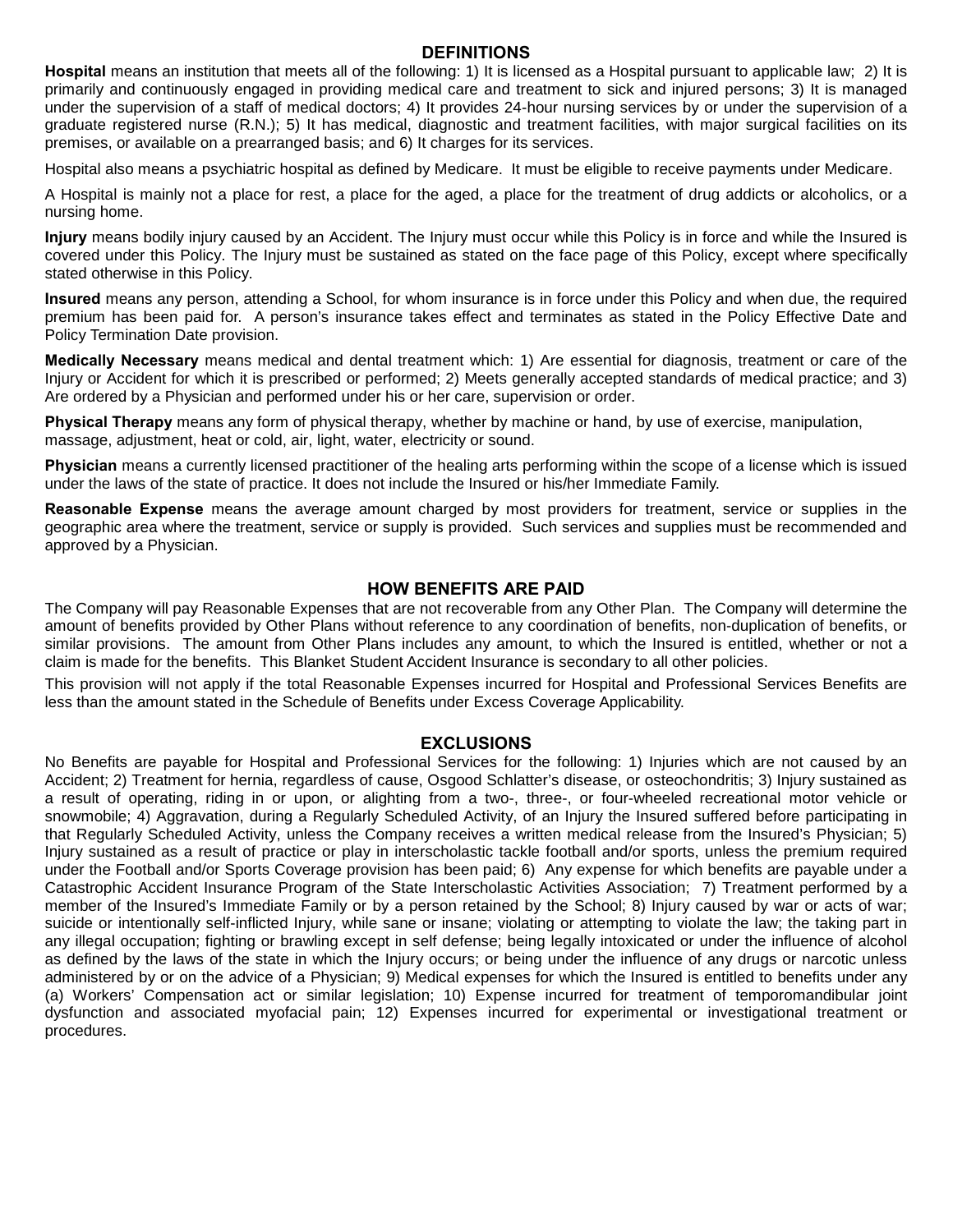### **NOTICE OF CLAIM**

Written notice of claim must be given to the Company within 90 days after the occurrence or commencement of any loss covered by this policy, or as soon thereafter as is reasonably possible. Notice given by or on behalf of the Named Insured to the Company, with information sufficient to identify the Named Insured shall be deemed notice to the Company. Written proof of loss must be furnished to the Company at its said office within 90 days after the date of such loss.

In the event of an Accident, students should:

- 1. Secure treatment at the nearest medical facility of their choice.
- 2. Obtain a receipt (if payment of any bills were made) and itemized copy of charges from the provider of medical services and send copies of their itemized bills, primary insurance Explanation of Benefits and the fully completed and **signed** accident claim form to the claims office – mail all correspondence to WEB-TPA, P.O. Box 2415, Grapevine, TX 76099-2415
- 3. **Call 1-866-975-9468 toll free** with any Claims questions.

smic Stevens Point, WI 54481 Phone: (800) 727-7642 Fax: (715) 344-6126 information@specialmarkets.com [specialmarkets.com](http://www.specialmarkets.com/)

National Representative

**Underwritten by Gerber Life Insurance Company White Plains, New York 10605**

**IMPORTANT NOTICE – THE POLICY DOES NOT PROVIDE COVERAGE FOR SICKNESS.**

**This proposal has been designed to illustrate the highlights of this insurance and it does not include all coverage details. All information in this proposal is subject to the provisions of Policy Form COL-11(VA), underwritten by Gerber Life Insurance Company. If there is any conflict between this proposal and the Policy, the Policy will prevail.**

**Note: Please see the Master Policy for complete and individual state details.**